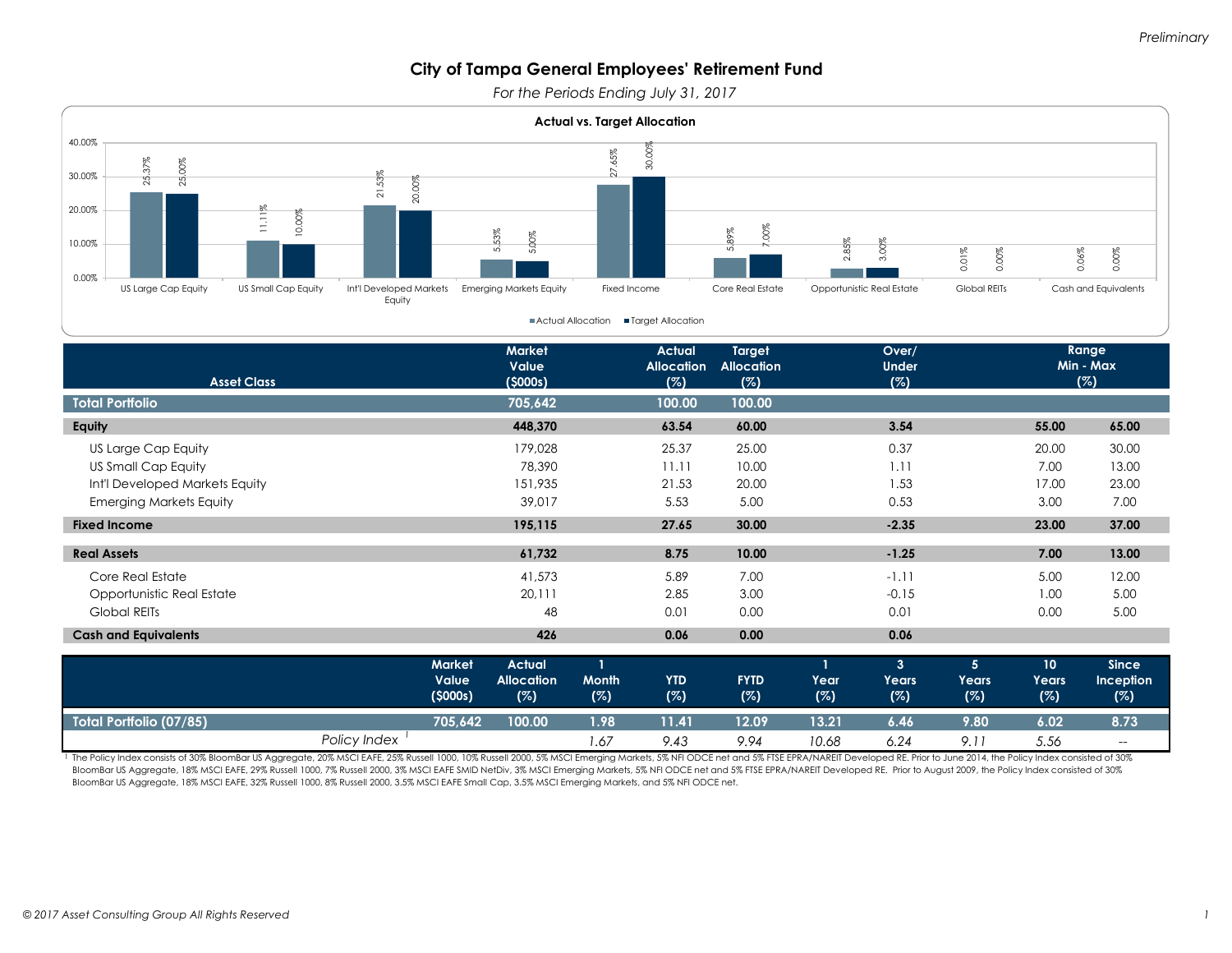*For the Periods Ending July 31, 2017*

|                                                           | <b>Market</b><br>Value<br>(5000s) | <b>Actual</b><br><b>Allocation</b><br>(%) | $\mathbf{1}$<br><b>Month</b><br>(%) | <b>YTD</b><br>(%) | <b>FYTD</b><br>(%) | Year<br>(%)     | $\mathbf{3}$<br>Years<br>(%) | 5 <sup>1</sup><br>Years<br>(%) | 10 <sup>°</sup><br>Years<br>(%) | <b>Since</b><br><b>Inception</b><br>(%) |
|-----------------------------------------------------------|-----------------------------------|-------------------------------------------|-------------------------------------|-------------------|--------------------|-----------------|------------------------------|--------------------------------|---------------------------------|-----------------------------------------|
| Total Portfolio (07/85)                                   | 705,642                           | 100.00                                    | 1.98                                | 11.41             | 12.09              | 13.21           | 6.46                         | 9.80                           | 6.02                            | 8.73                                    |
| Policy Index                                              |                                   |                                           | 1.67                                | 9.43              | 9.94               | 10.68           | 6.24                         | 9.11                           | 5.56                            | $--$                                    |
| US Large Cap Equity (04/02)<br>Russell 1000               | 179,028                           | 25.37                                     | 2.82<br>1.98                        | 13.34<br>11.44    | 18.81<br>15.70     | 21.47<br>15.95  | 11.05<br>10.58               | 16.51<br>14.85                 | 8.58<br>7.84                    | 8.50<br>7.54                            |
| US Small Cap Equity (01/99)<br>Russell 2000               | 78,390                            | 11.11                                     | 1.31<br>0.74                        | 9.15<br>5.77      | 19.28<br>15.11     | 20.57<br>18.45  | 10.24<br>9.89                | 15.26<br>14.19                 | 8.70<br>7.76                    | 11.36<br>8.20                           |
| Non US Equity (03/03)<br>Non US Equity Index <sup>2</sup> | 190,952                           | 27.06                                     | 2.90<br>3.52                        | 19.88<br>19.15    | 17.69<br>17.54     | 19.24<br>19.73  | 3.76<br>3.25                 | 8.79<br>9.23                   | 2.73<br>2.11                    | 9.20<br>9.72                            |
| Fixed Income (10/84)<br><b>BloomBar US Aggregate</b>      | 195,115                           | 27.65                                     | 1.25<br>0.43                        | 5.83<br>2.71      | 1.67<br>$-0.34$    | 1.75<br>$-0.51$ | 2.36<br>2.71                 | 2.37<br>2.02                   | 4.79<br>4.44                    | 6.74<br>7.21                            |
| Real Assets (07/02)                                       | 61,732                            | 8.75                                      | 0.01                                | 3.11              | 1.99               | 1.56            | 6.87                         | 8.69                           | 4.77                            | 8.08                                    |
| Real Assets Composite Index <sup>3</sup>                  |                                   |                                           | 0.94                                | 5.21              | 3.34               | 2.50            | 7.91                         | 9.58                           | 4.66                            | $--$                                    |
| Cash and Equivalents (06/93)<br>US T-Bills 90 Day         | 426                               | 0.06                                      | 0.08<br>0.09                        | 0.30<br>0.39      | 0.39<br>0.48       | 0.45<br>0.54    | 0.38<br>0.26                 | 0.28<br>0.19                   | 0.76<br>0.55                    | 2.89<br>2.66                            |

2 The Non US Equity Index consists of 80% MSCI EAFE and 20% MSCI Emerging Markets Index. Prior to June 2014, the Non U.S. Equity Policy Index consisted of 75% MSCI EAFE, 12.5% MSCI EAFE SMID NetDiv, and 12.5% MSCI Emerging

3 The Real Assets Composite Index consists of 50% NFI ODCE net and 50% FTSE EPRA/NAREIT Developed RE Index.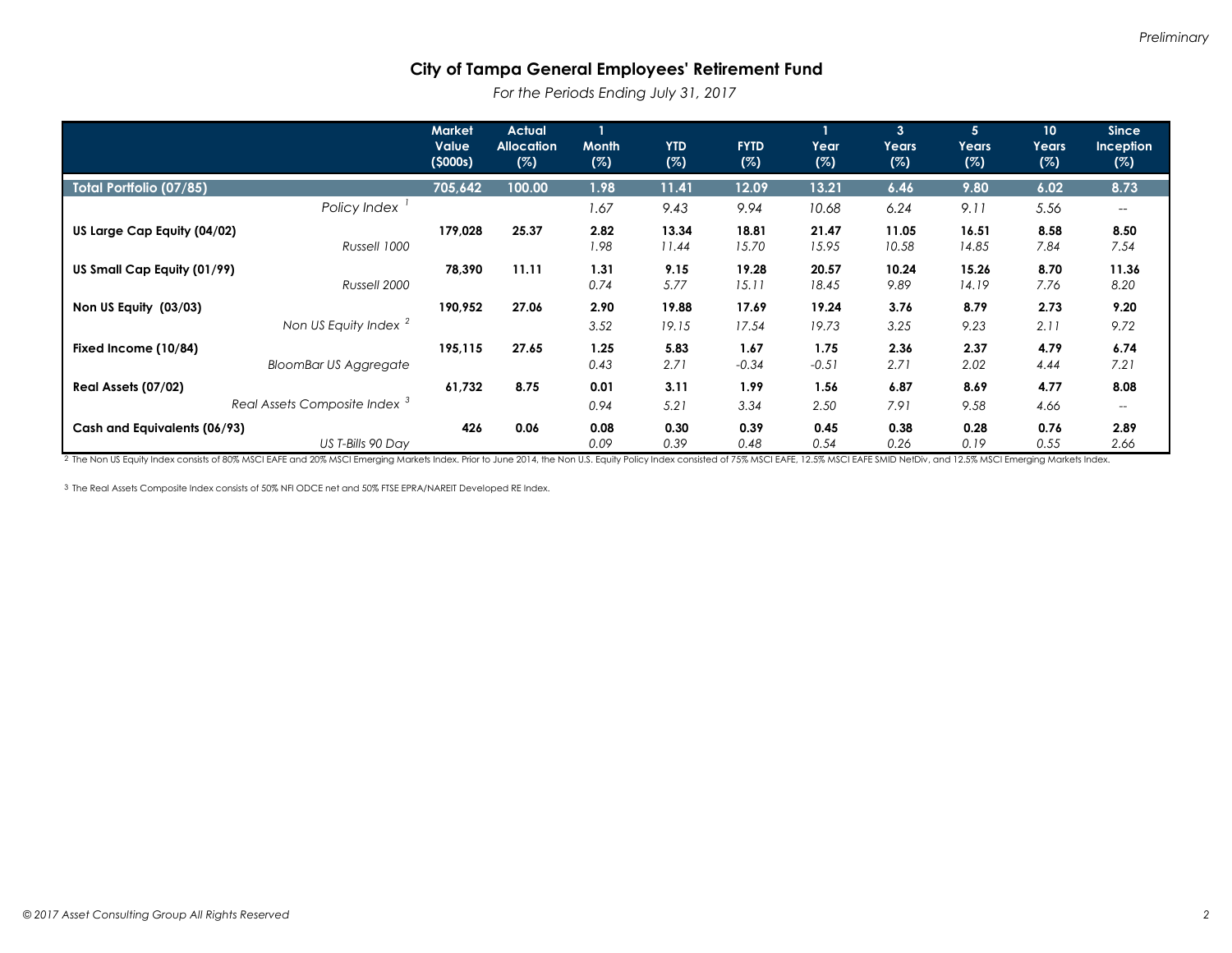*For the Periods Ending July 31, 2017*

|                                              | <b>Market</b><br>Value | <b>Actual</b>            | $\mathbf{1}$        | <b>YTD</b> |                    |             | $\overline{3}$ | 5             | 10           | <b>Since</b>            |
|----------------------------------------------|------------------------|--------------------------|---------------------|------------|--------------------|-------------|----------------|---------------|--------------|-------------------------|
|                                              | (5000s)                | <b>Allocation</b><br>(%) | <b>Month</b><br>(%) | (%)        | <b>FYTD</b><br>(%) | Year<br>(%) | Years<br>(%)   | Years<br>(%)  | Years<br>(%) | <b>Inception</b><br>(%) |
| US Large Cap Equity (04/02)                  | 179,028                | 25.37                    | 2.82                | 13.34      | 18.81              | 21.47       | 11.05          | 16.51         | 8.58         | 8.50                    |
| Russell 1000                                 |                        |                          | 1.98                | 11.44      | 15.70              | 15.95       | 10.58          | 14.85         | 7.84         | 7.54                    |
| Waddell & Reed Investment Management (12/04) | 89.804                 | 12.73                    | 3.82                | 17.99      | 16.54              | 17.86       | 11.59          | 16.11         | 9.95         | 10.16                   |
| Russell 1000 Growth                          |                        |                          | 2.66                | 17.02      | 18.21              | 18.05       | 12.66          | 15.60         | 9.36         | 9.37                    |
| Dodge & Cox Incorporated (04/02)             | 89.224                 | 12.64                    | 1.83                | 8.91       | 20.53              | 24.58       | 9.98           | 16.51         | 6.93         | 8.83                    |
| Russell 1000 Value                           |                        |                          | 1.33                | 6.05       | 13.13              | 13.76       | 8.45           | 14.00         | 6.21         | 7.37                    |
| US Small Cap Equity (01/99)                  | 78.390                 | 11.11                    | 1.31                | 9.15       | 19.28              | 20.57       | 10.24          | 15.26         | 8.70         | 11.36                   |
| Russell 2000                                 |                        |                          | 0.74                | 5.77       | 15.11              | 18.45       | 9.89           | 14.19         | 7.76         | 8.20                    |
| WTC SC 2000 (01/99)                          | 42,530                 | 6.03                     | 1.61                | 11.41      | 20.70              | 22.79       | 13.76          | 17.56         | 11.79        | 11.90                   |
| Russell 2000                                 |                        |                          | 0.74                | 5.77       | 15.11              | 18.45       | 9.89           | 14.19         | 7.76         | 8.20                    |
| <b>ClariVest Asset Management (07/07)</b>    | 18.708                 | 2.65                     | 1.83                | 11.38      | 19.75              | 20.04       | 12.28          | 16.85         | 7.61         | 7.00                    |
| Russell 2000 Growth                          |                        |                          | 0.85                | 10.91      | 14.87              | 17.76       | 10.22          | 14.58         | 8.49         | 7.84                    |
| LMCG Small Cap Value (07/16)                 | 17,152                 | 2.43                     | 0.14                | 2.40       | 15.67              | 16.16       | ۰.             | $\sim$        | $\sim$ $-$   | 20.00                   |
| Russell 2000 Value                           |                        |                          | 0.63                | 1.18       | 15.41              | 19.21       | 9.50           | 13.76         | 6.94         | 23.46                   |
| Non US Equity (03/03)                        | 190,952                | 27.06                    | 2.90                | 19.88      | 17.69              | 19.24       | 3.76           | 8.79          | 2.73         | 9.20                    |
| Non US Equity Index <sup>2</sup>             |                        |                          | 3.52                | 19.15      | 17.54              | 19.73       | 3.25           | 9.23          | 2.11         | 9.72                    |
| Int'l Developed Markets Equity               |                        |                          |                     |            |                    |             |                |               |              |                         |
| Marathon-London International Fund (08/15)   | 77,254                 | 10.95                    | 2.52                | 17.45      | 16.06              | 17.35       | $\sim$ $\sim$  | $\sim$ $\sim$ | ۰.           | 5.48                    |
| <b>MSCI EAFE NetDiv</b>                      |                        |                          | 2.88                | 17.09      | 16.26              | 17.77       | 2.79           | 9.06          | 1.46         | 4.35                    |
| <b>MSCI EAFE Value</b>                       |                        |                          | 3.35                | 15.34      | 20.20              | 23.42       | 1.61           | 9.29          | 1.05         | 4.24                    |
| Fisher Investments (07/03)                   | 74,681                 | 10.58                    | 3.00                | 20.62      | 20.10              | 21.87       | 5.50           | 10.17         | 3.33         | 8.82                    |
| <b>MSCI EAFE</b>                             |                        |                          | 2.89                | 17.53      | 16.73              | 18.32       | 3.26           | 9.55          | 1.94         | 7.94                    |
| <b>MSCI EAFE Growth</b>                      |                        |                          | 2.43                | 19.87      | 13.28              | 13.40       | 4.83           | 9.73          | 2.76         | 7.93                    |
| <b>Emerging Markets Equity</b>               |                        |                          |                     |            |                    |             |                |               |              |                         |
| Aberdeen Asset Management (06/08)            | 39.017                 | 5.53                     | 3.47                | 23.38      | 16.94              | 18.60       | 3.20           | 4.90          | ۰.           | 5.91                    |
| <b>MSCI Emerging Markets</b>                 |                        |                          | 6.04                | 25.77      | 20.63              | 25.30       | 2.76           | 5.14          | 2.32         | 1.41                    |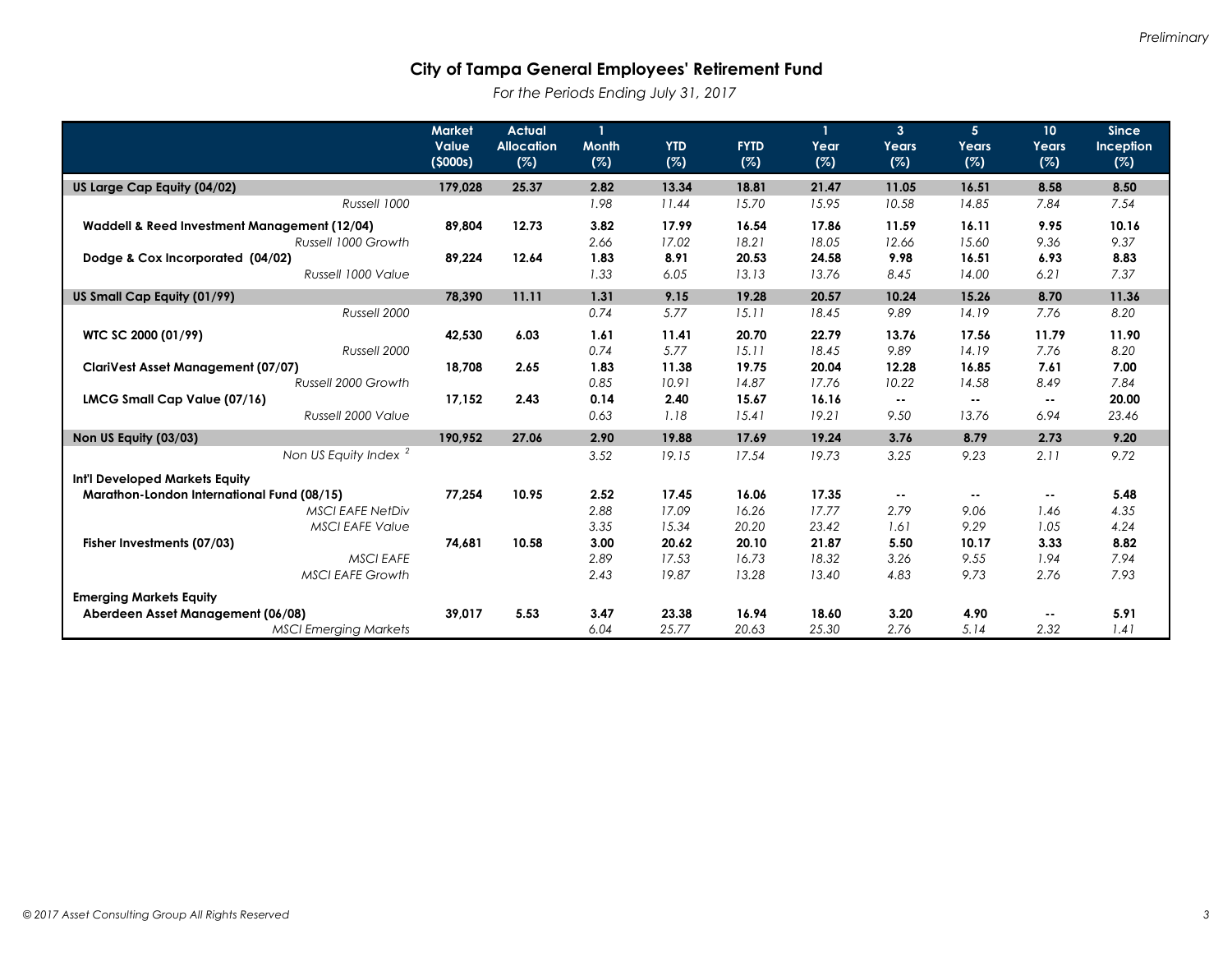*For the Periods Ending July 31, 2017*

|                                            | <b>Market</b><br>Value<br>(5000s) | <b>Actual</b><br><b>Allocation</b><br>(%) | <b>Month</b><br>(%) | <b>YTD</b><br>(%) | <b>FYTD</b><br>(%) | Year<br>(%)              | $\mathbf{3}$<br>Years<br>(%) | 5<br>Years<br>(%) | 10 <sup>°</sup><br>Years<br>(%) | <b>Since</b><br>Inception<br>(%)                    |
|--------------------------------------------|-----------------------------------|-------------------------------------------|---------------------|-------------------|--------------------|--------------------------|------------------------------|-------------------|---------------------------------|-----------------------------------------------------|
| Fixed Income (10/84)                       | 195,115                           | 27.65                                     | 1.25                | 5.83              | 1.67               | 1.75                     | 2.36                         | 2.37              | 4.79                            | 6.74                                                |
| <b>Barclays US Aggregate</b>               |                                   |                                           | 0.43                | 2.71              | $-0.34$            | $-0.51$                  | 2.71                         | 2.02              | 4.44                            | 7.21                                                |
| Taplin, Canida & Habacht (03/97)           | 70.167                            | 9.94                                      | 0.61                | 3.28              | 0.63               | 0.88                     | 2.63                         | 2.58              | 4.88                            | 5.71                                                |
| <b>BloomBar US Aggregate</b>               |                                   |                                           | 0.43                | 2.71              | $-0.34$            | $-0.51$                  | 2.71                         | 2.02              | 4.44                            | 5.29                                                |
| State Street Global Advisors (06/03)       | 60,571                            | 8.58                                      | 0.43                | 2.72              | $-0.33$            | $-0.50$                  | 2.74                         | 2.05              | 4.55                            | 4.11                                                |
| <b>BloomBar US Aggregate</b>               |                                   |                                           | 0.43                | 2.71              | $-0.34$            | $-0.51$                  | 2.71                         | 2.02              | 4.44                            | 4.04                                                |
| Brandywine (02/12)                         | 64,376                            | 9.12                                      | 2.76                | 12.01             | 4.84               | 4.97                     | 1.69                         | 2.56              | $\sim$ $\sim$                   | 3.07                                                |
| Citigroup World Govt Bond                  |                                   |                                           | 1.86                | 6.43              | $-2.65$            | $-2.87$                  | $-0.08$                      | $-0.02$           | 3.37                            | $-0.04$                                             |
| Real Assets (07/02)                        | 61,732                            | 8.75                                      | 0.01                | 3.11              | 1.99               | 1.56                     | 6.87                         | 8.69              | 4.77                            | 8.08                                                |
| Real Assets Composite Index <sup>3</sup>   |                                   |                                           | 0.94                | 5.21              | 3.34               | 2.50                     | 7.91                         | 9.58              | 4.66                            | $\hspace{0.05cm} -\hspace{0.05cm} -\hspace{0.05cm}$ |
| <b>Core Real Estate</b>                    |                                   |                                           |                     |                   |                    |                          |                              |                   |                                 |                                                     |
| <b>UBS Global Asset Management (09/00)</b> | 41,573                            | 5.89                                      | 0.00                | 2.34              | 3.84               | 5.60                     | 9.62                         | 9.82              | 5.23                            | 8.40                                                |
| <b>NFI ODCE Net</b>                        |                                   |                                           | 0.00                | 3.05              | 4.99               | 6.91                     | 10.33                        | 10.76             | 4.29                            | 7.21                                                |
| <b>Opportunistic Real Estate</b>           |                                   |                                           |                     |                   |                    |                          |                              |                   |                                 |                                                     |
| Blackstone (07/17)                         | 20,000                            | 2.83                                      | 0.00                | $\sim$            | $\sim$ $\sim$      | $\sim$ $\sim$            | $\sim$ $-$                   | ٠.                | ۰.                              | 0.00                                                |
| <b>NFI ODCE Net</b>                        |                                   |                                           | 0.00                | 3.05              | 4.99               | 6.91                     | 10.33                        | 10.76             | 4.29                            | 0.00                                                |
| Private Real Estate (06/04)                | 111                               | 0.02                                      | 1.35                | $-33.24$          | $-35.67$           | $-37.21$                 | 1.52                         | 7.20              | $-4.78$                         | $-1.04$                                             |
| <b>Global REITs</b>                        |                                   |                                           |                     |                   |                    |                          |                              |                   |                                 |                                                     |
| CBRE Clarion (07/09)                       | 48                                | 0.01                                      | $\sim$ $-$          | $\sim$ $\sim$     | $\sim$ $\sim$      | $\sim$                   | --                           | ٠.                | --                              |                                                     |
| <b>FTSE EPRA/NAREIT Dev RE</b>             |                                   |                                           | 1.87                | 7.34              | 1.55               | $-1.93$                  | 5.09                         | 8.00              | 3.48                            | 12.54                                               |
| Cash and Equivalents (06/93)               | 426                               | 0.06                                      | 0.08                | 0.30              | 0.39               | 0.45                     | 0.38                         | 0.28              | 0.76                            | 2.89                                                |
| Private Real Estate Residual Cash          | 0                                 | 0.00                                      | $\sim$ $-$          | $\sim$ $-$        | $\sim$             | $\overline{\phantom{a}}$ | $\sim$                       | --                | $\sim$ $-$                      | $\overline{\phantom{a}}$                            |

Dates behind managers reflect the first full month of performance.

FYTD: Fiscal year ending September.